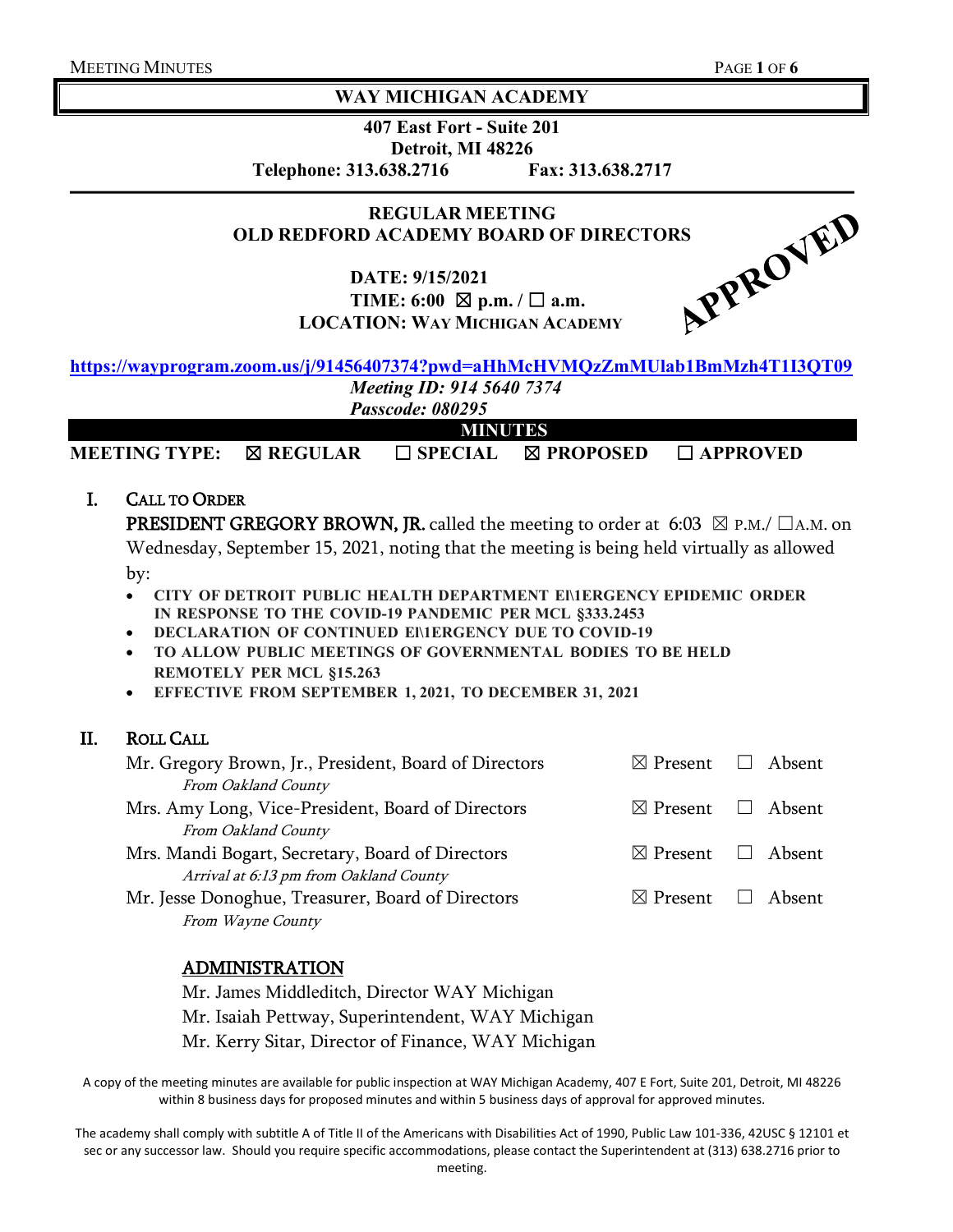#### **OTHERS PRESENT** *(all or a portion of the meeting)* Mrs. Vanessa Gulley, Board Liaison, Provision Mrs. Jennifer Joubert, Authorizer Representative, The Center for Charters

*THE PROPOSED AGENDA WAS DISTRIBUTED.*

III. PUBLIC COMMENT (on agenda items only) No public comment.

## IV. APPROVAL OF AGENDA

MOTION: PRESIDENT GREGORY BROWN, JR. MADE A MOTION TO APPORVE THE SEPTEMBER 15, 2021 MEETING AGENDA.  $\Box$  AS PRESENTED ☒ WITH CHANGES, ADDING APPROVAL OF THE REMOVAL OF THEA DANIELS AS A SIGNATORY AND AUTHORIZED AGENTAND APPROVAL OF CHARTER CONTRACT AMENDMENT #3. SUPPORT: TREASURER JESSE DONGHUE SECONDED. MOTION CARRIED UNANIMOUSLY BY ROLL CALL VOTE.

## V. APPROVAL OF MEETING MINUTES

MOTION: PRESIDENT GREGORY BROWN, JR. MADE A MOTION TO APPORVE THE AUGUST 26, 2021 **SPECIAL** MEETING MINUTES ☒ AS PRESENTED. **□ WITH CORRECTIONS, Click here to enter text..** SUPPORT: VICE-PRESIDENT AMY LONG SECONDED. MOTION CARRIED UNANIMOUSLY BY ROLL CALL VOTE.

## VI. EDUCATIONAL SERVICE PROVIDER REPORT

Director James Middleditch reviewed his report, noting:

- Points of Pride
	- o 29 percent of researchers available for honor roll
- New engagement strategy: reciprocal teaching strategies
	- o One of the top engagement strategies to increase achievement
- Hire today for Esports; candidate was a former student and now participating at Cleary as well

A copy of the meeting minutes are available for public inspection at WAY Michigan Academy, 407 E Fort, Suite 201, Detroit, MI 48226 within 8 business days for proposed minutes and within 5 business days of approval for approved minutes.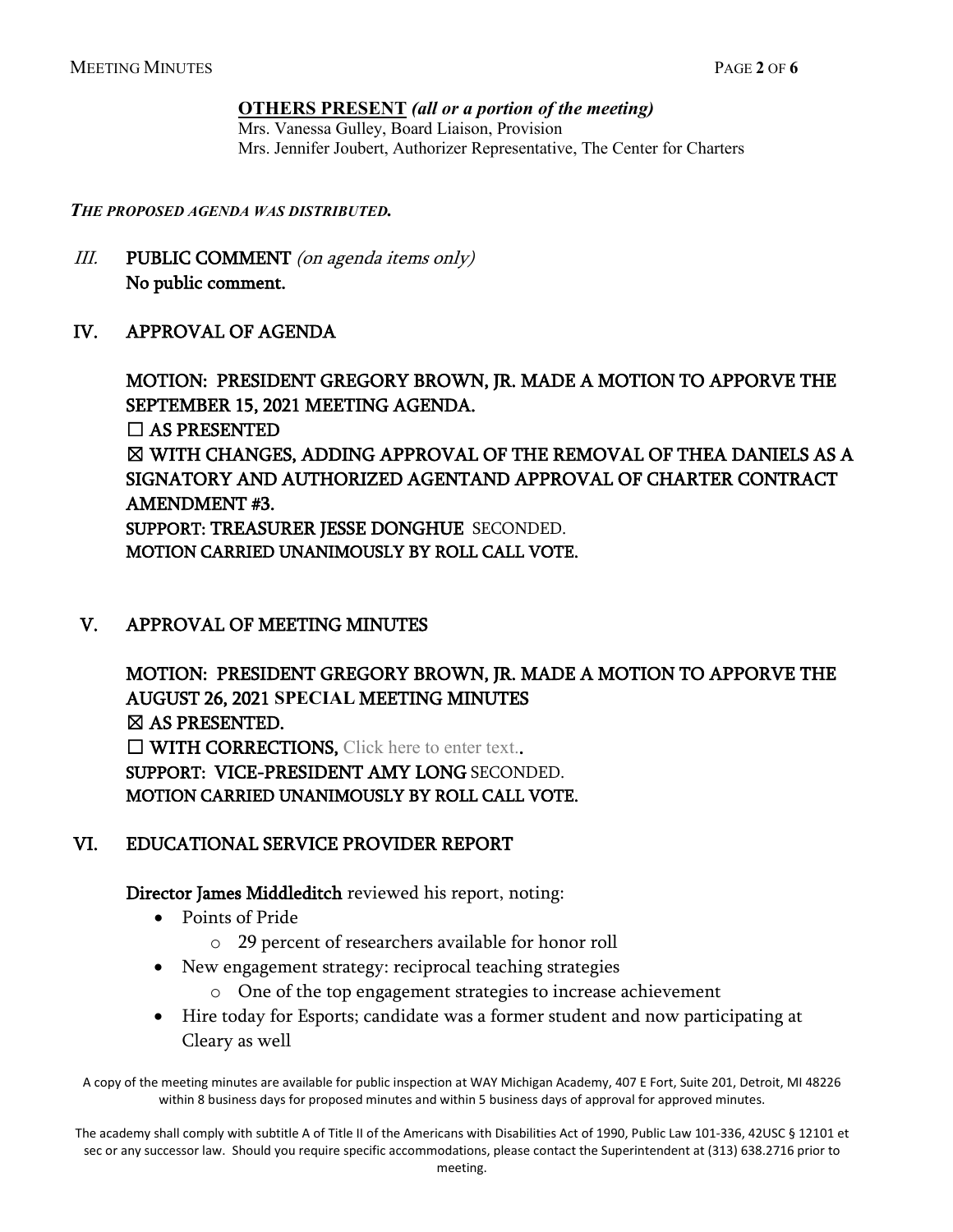- Registration due next Friday and at least one team participating for each sport in the fall
- Sent out perception survey, with data reviewed today. Data discussed in the first SIP meeting and looking forward to learning more about the expectations from the community for the new school year

## Superintendent Isaiah Pettway reviewed his report, noting:

- Selected as the new Super; thanks for feedback in the survey and participation on the interview panel
- Excited to serve in the roll, and looking forward to further improvement
- Position for director of charter schools will be formally posted on Friday 9/17 and begin to interview with hopes to fill quickly
- Thea Daniels former finance director no longer with the academy. Mr. Kerry Sitar was introduced via email and has hit the ground running in audits and financial records. Looking into how to improve current systems
- Kelly Glenn continues to work with the academy to help train and bridge the gap; also hired a CPA firm through MSBO to assist in this space. All duties are covered while Sitar is getting acclimated.
- Challenge this week with uploads to board portal and completing the financials; apology for things not working the way should and will be different moving forward with docs up a week in advance with a local person responsible for postings with Kerri to post and get docs, with IP to email items the Monday before the meeting
- Enrollment- revamp of current website regarding transparency requirements and will be live this month
- Continuing email blast campaign
- 1 virtual open house with another scheduled before count day. Marketing plan forwarded to Board. Now looking to partner with orgs that are looking to have their students to make use of a virtual option. Will be meeting Matrix, Children's Hospital and Bosco Hall. Interested in virtual school as a possible option
- Enrollment picking up, with good job of going from intere4st to completions budget based on 190 with current enrollment of 176

## **Academic**

- District PD last Friday with focus on vision and mission of way program at each program and dove into differentiated instruction and building it in to all levels of the program. Discussion of micro school/pods and have been revamped to be virtual cohort learning with families to understand what this is meant to do: learn with peers
- Continued focus on managing learning loss and multi-tier support for students. Now has an engagement coach to assist with interventions; position offed and accepted to provide additional support to students
- District compensation review completed with all increases in effect; completed in phases. Will look next at compensation review for mentors once there is an understanding of grant revenue to remain competitive (phase 2)

A copy of the meeting minutes are available for public inspection at WAY Michigan Academy, 407 E Fort, Suite 201, Detroit, MI 48226 within 8 business days for proposed minutes and within 5 business days of approval for approved minutes.

The academy shall comply with subtitle A of Title II of the Americans with Disabilities Act of 1990, Public Law 101-336, 42USC § 12101 et sec or any successor law. Should you require specific accommodations, please contact the Superintendent at (313) 638.2716 prior to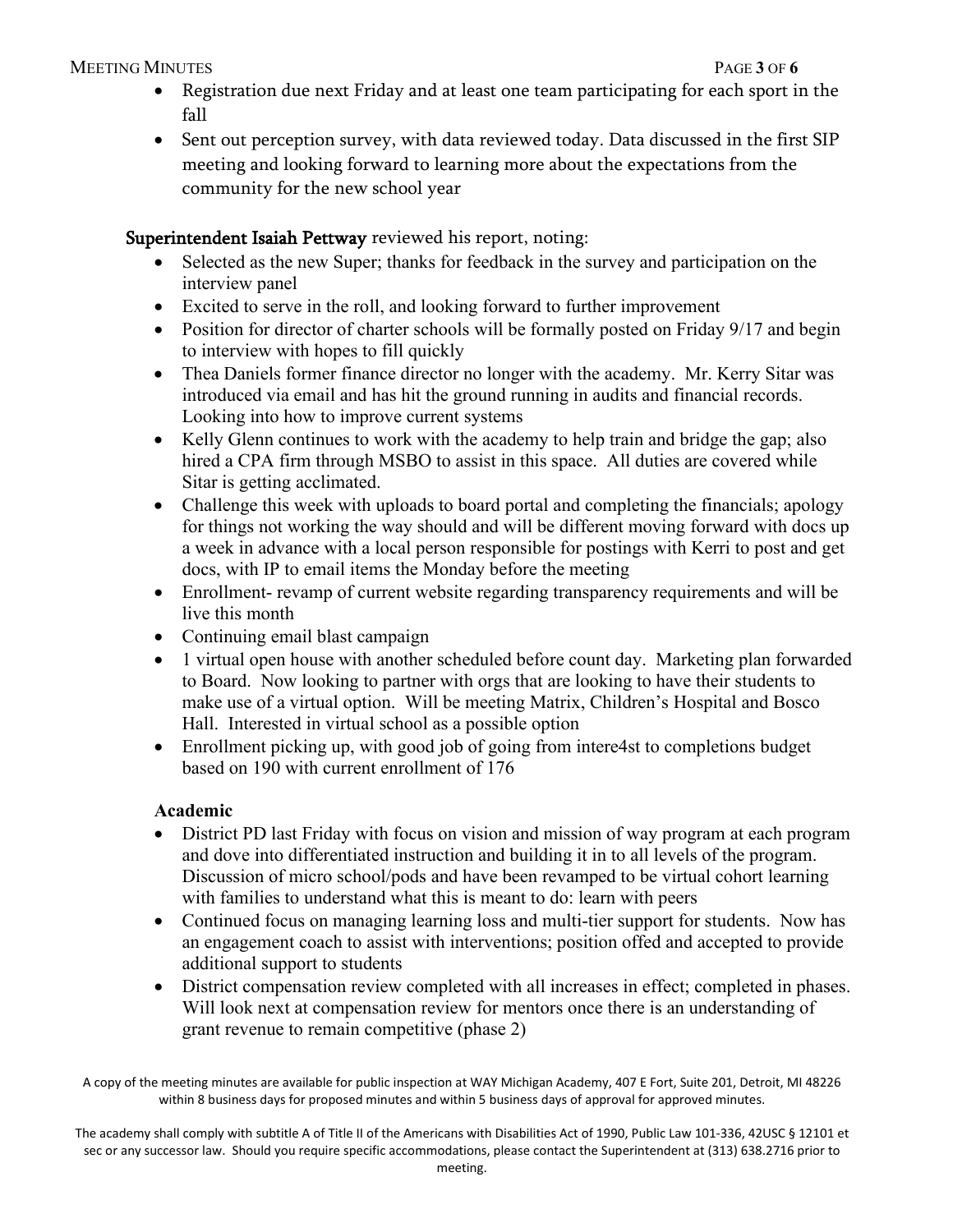## **MEETING MINUTES** PAGE 4 OF **6**

- Lamp program for students who are home schooled, with range from 15 to 18 students each year
	- o Working on finalizing the contract this week
- Nexus consolidated grant system not released yet
	- o when open team is in position to quickly complete with retroactive date to July 1
- Pa 48 requirement; CMU released update with goals tied to benchmark assessment and growth metrics
- Great first week of school; many families joined and the level of mentorship and a model for how mentors should work with students.

## VII. TREASURER REPORT

**Mr. Kerry Sitar** reviewed:

- Aug 2021 financial statements
	- o Balance Sheet
	- o Docs for July
- Excited and 6 days in with deadline coming within the month
- Hoping to bring a unique view to the operations.
- Moving forward would like to look at comparisons to last year numbers
	- o Doing better this yar compared to prior year
	- o 326K last year at 310K
	- o AP 22K last year 196K
- Prepaid expense, working to find out what it is and adjust if need be
- Equity, unrestricted
	- o 308K last year at 296
	- o In a better position this year
- Review of bank statement and transactions, which will be uploaded to the poral monthly
- Reviewed fund transfer and payable with finance committee
	- o Total of \$59,397.36 needs to be approved for transfer

**VICE PRESIDENT LONG** welcomed Mr. Sitar and asked if he would like them to introduce themselves. Each board member introduced themselves, as well as the Authorizer representative and the Board Liaison.

# a. ACTION ITEMS

MOTION: PRESIDENT GREGORY BROWN, JR. MADE A MOTION TO DELAY ACCEPTANCE OF THE JULY FINANCIAL STATEMENTS AND APPROVAL OF TRANSFER OF FUNDS FOR ACCOUNTS PAYABLE UNTIL THE SUPPORTING DOCUMENTATION AND BREAK DOWN OF THE AP IS UPLOADED TO THE WAY MICHIGAN BOARD PORTAL FOR REVIEW AND ACCEPTANCE BY THE BOARD TREASURER.

SUPPORT: TREASURER JESSE DONGHUE SECONDED. MOTION CARRIED UNANIMOUSLY BY ROLL CALL VOTE.

A copy of the meeting minutes are available for public inspection at WAY Michigan Academy, 407 E Fort, Suite 201, Detroit, MI 48226 within 8 business days for proposed minutes and within 5 business days of approval for approved minutes.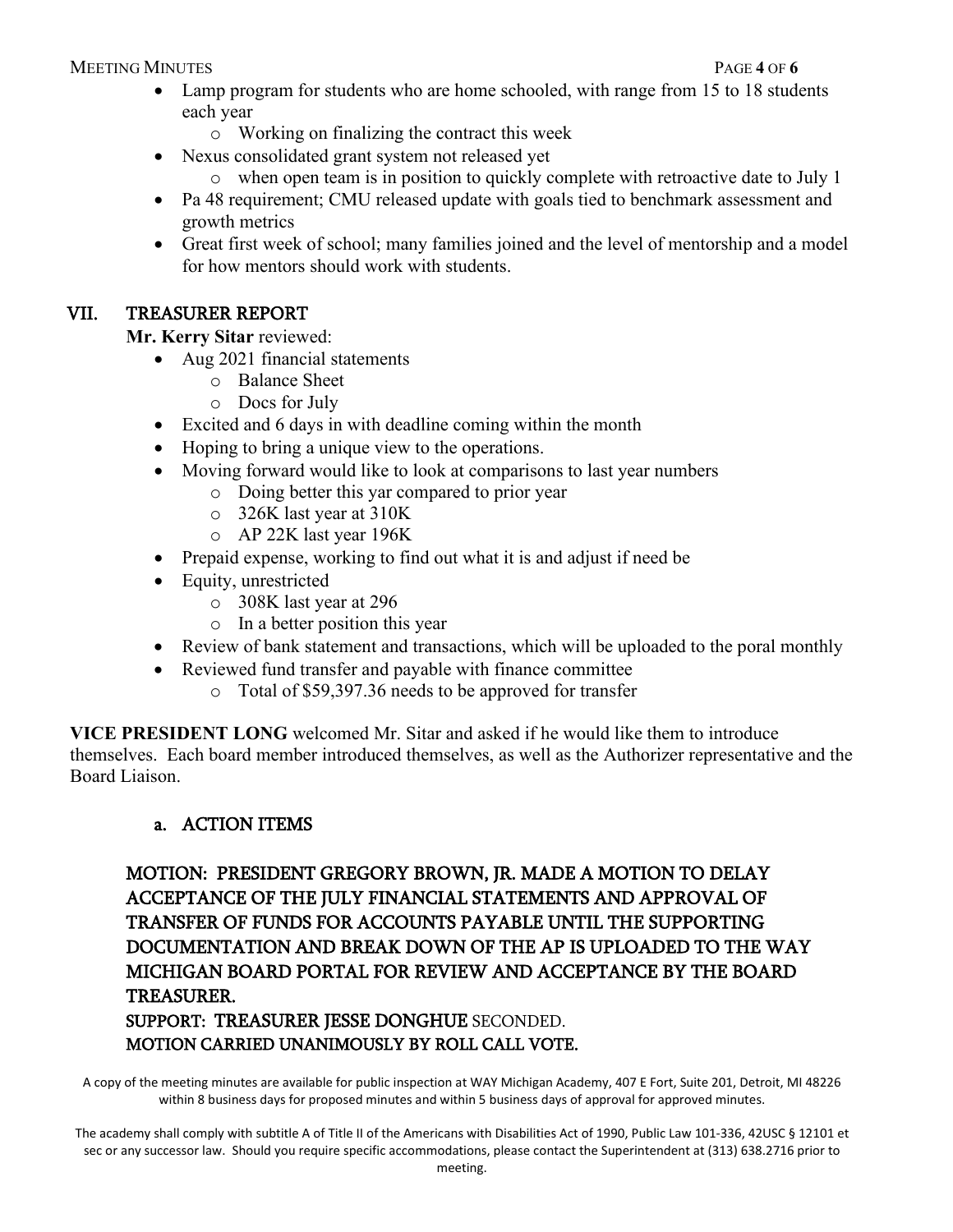# VIII. CORRESPONDENCE None

## IX. CENTRAL MICHIGAN LIAISON UPDATES

## Mrs. Joubert noted:

- The Charter school educator award information will be forthcoming
- Pending CMU visits for senior students, to be held at the university
- Currently offering Fashion Merchandizing virtually, with credits
- Facility and site reviews, as well as water testing at all CMU school this year
- Reminder to keep watching email for good workshops coming up, to be held in person and virtually
- Acknowledgement of Board's attendance; congratulations for receiving top tier for attendance
	- o Only 4/5 schools that made that tier
- Reminder regarding the need for another board member

**Ms. Vickers**, a potential member, was present in the virtual meeting and introduced herself. She also noted that she will be sending her resume for board review.

Superintendent Pettway shared that he was contacted by CMU this week and is required to take a capstone class with other CMU authorized leadership. The topic will be data driven decision making and he is required to give a presentation to the Board. The Board will then be required to give review on the presentation for him to complete capstone.

# X. OLD BUSINESS

The Board had a robust discussion regarding the pending Board Retreat. **TREASURER DONOGHUE** requested that the Board use some of its time at the October board meeting to discuss items that may be included on the retreat agenda.

# MOTION: PRESIDENT GREGORY BROWN, JR. MADE A MOTION APPROVE THE SCHEDULE OF THE BOARD RETREAT TO CONVENE ON SATURDAY, NOVEMBER 6, 2021, FROM 10 AM TO 4 PM AT WEBBERS IN ANN ARBOR. SUPPORT: SECRETARY MANDI BOGART SECONDED. MOTION CARRIED UNANIMOUSLY BY ROLL CALL VOTE.

## XI. OPEN BOARD DISCUSSION

**PRESIDENT BROWN** noted that items which require the board secretary's immediate attention, should be sent to a specific email, that will be distributed.

A copy of the meeting minutes are available for public inspection at WAY Michigan Academy, 407 E Fort, Suite 201, Detroit, MI 48226 within 8 business days for proposed minutes and within 5 business days of approval for approved minutes.